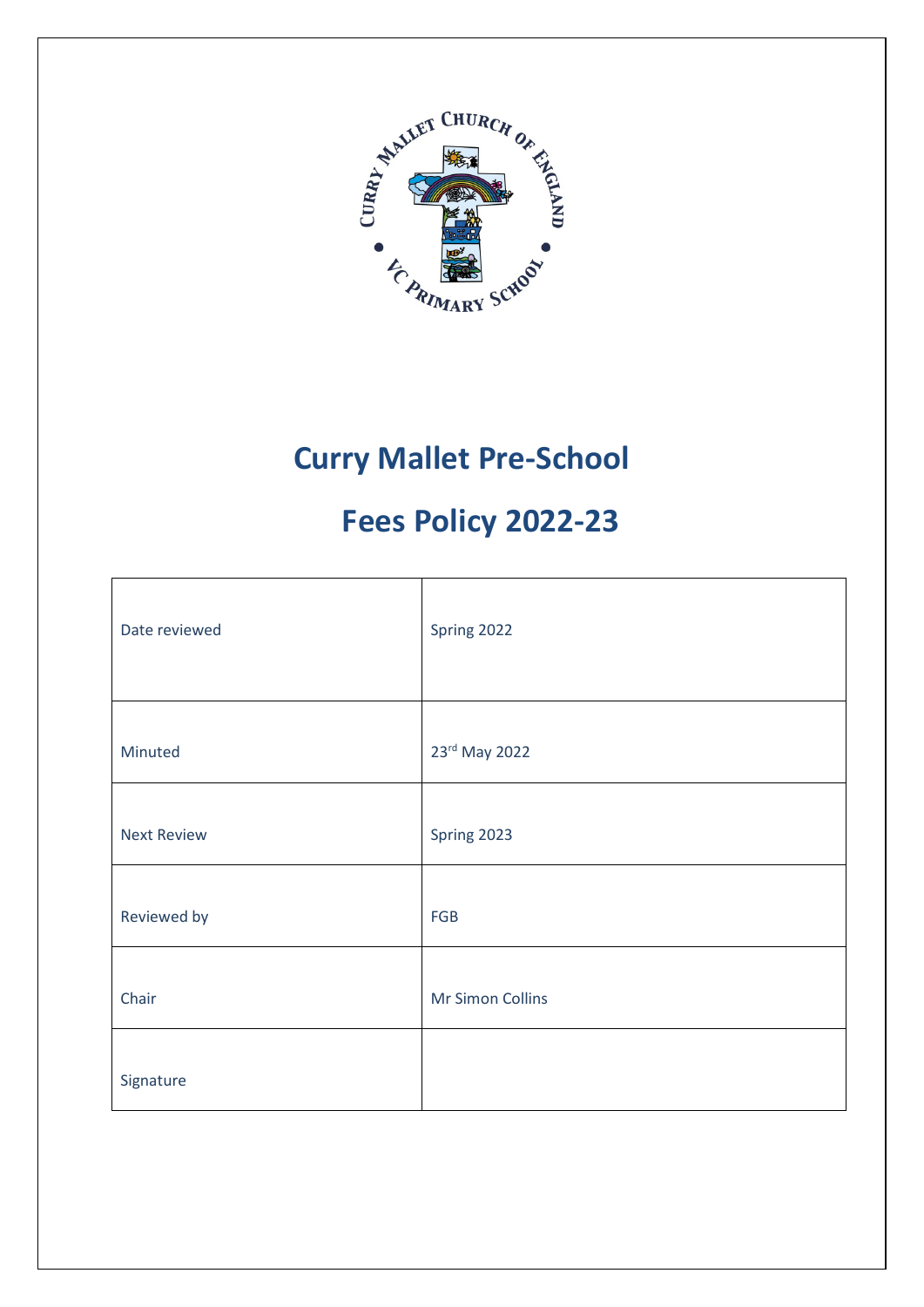| <b>Contents</b>    |                                    |      |
|--------------------|------------------------------------|------|
| <b>Fees Policy</b> |                                    | Page |
| 1. Policy Name     |                                    |      |
|                    | 2. Policy Statement                |      |
| 3. Procedures      |                                    |      |
| 3.1                |                                    |      |
| 3.2                |                                    |      |
| 3.3                |                                    |      |
| 3.5                |                                    |      |
| 3.6                |                                    |      |
| 3.7                |                                    |      |
| 3.8                |                                    |      |
| 3.9                |                                    |      |
| 3.10               |                                    |      |
| 3.11               |                                    |      |
| 3.12               |                                    |      |
| 3.13               |                                    |      |
| 3.14               |                                    |      |
| 3.15               |                                    |      |
| 3.16               |                                    |      |
| 3.17               |                                    |      |
|                    | 4. Related policies and procedures |      |

5. Further Reading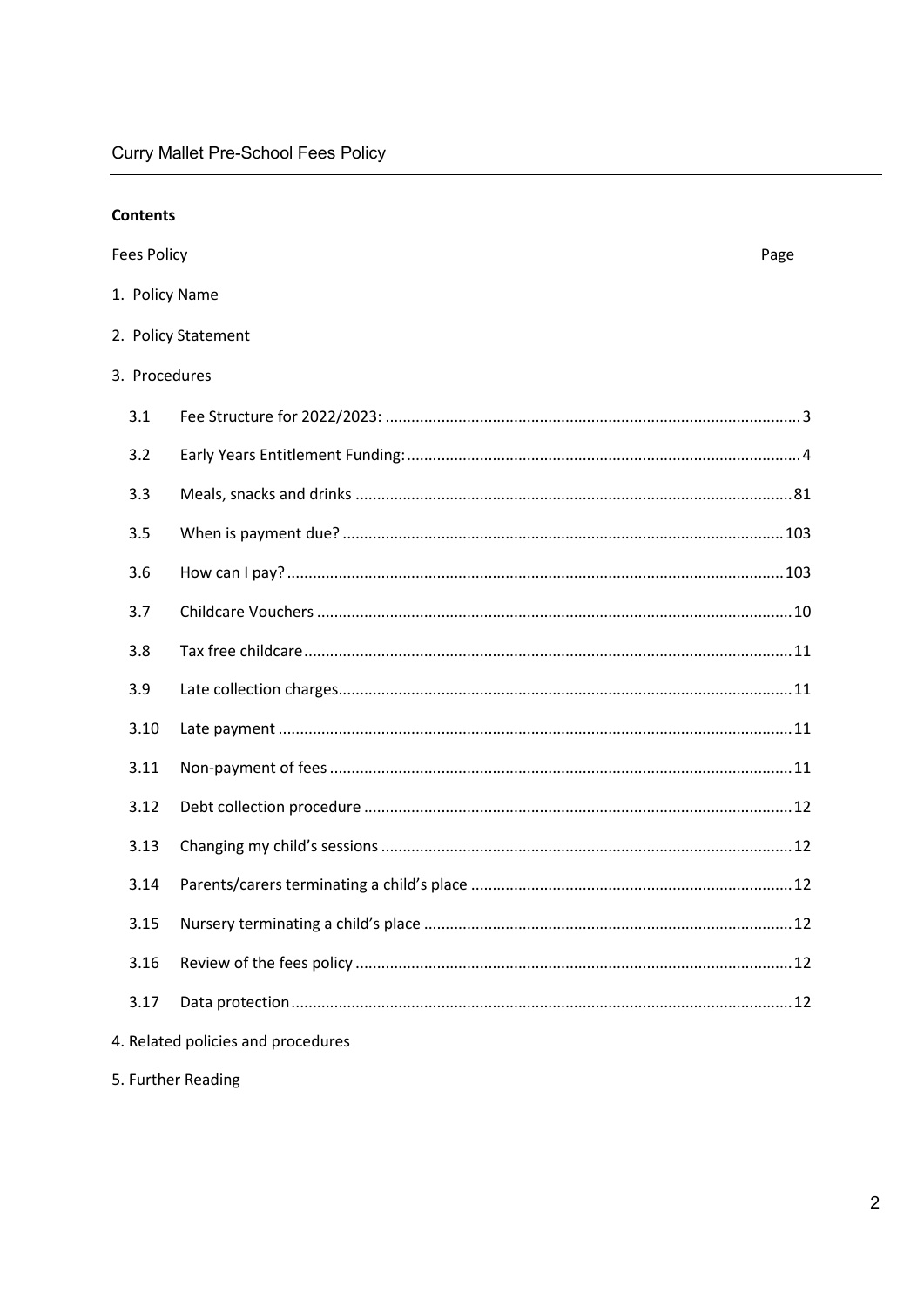## **1. Policy Name**

Curry Mallet Pre-school – Fees Policy

## **2. Policy Statement**

This Fees Policy forms part of the contract with parents/carers and Curry Mallet Pre-school.

## **3. Procedures**

Curry Mallet Pre-school operates a service, which is fair and competitively priced. We aim to offer a high quality, safe & stimulating environment that provides a service that is good value for money. We are open Monday to Friday from 09:00 to 15:00, term time only. The Pre-school closes on the inset training days scheduled by Curry Mallet Primary School. Session times are outlined below.

|                  | <b>Morning session</b> | <b>Afternoon Session</b> | <b>All Day</b> | <b>Snack fee</b> |
|------------------|------------------------|--------------------------|----------------|------------------|
|                  | 9.00-12.00             |                          |                |                  |
|                  | 0r                     | 12.00-15.00              | 9.00-15.00     |                  |
|                  | 9.00-13.00             |                          |                |                  |
| Age 2            | £16.50 or              |                          | £33.00         |                  |
| (£5.50 per hour) | £22.00                 | £16.50                   |                | £1.00 per week   |
| <b>Age 3-4</b>   | £15.00 or              | £15.00                   | £30.00         |                  |
| (£5.00 per hour) | £20.00                 |                          |                |                  |

## <span id="page-2-0"></span>**3.1 Fee Structure for 2022-2023**:

Fees are charged per session although you may bring and collect your child within these times to suit your personal requirements.

Fees quoted are per child. Fee paying children will be invoiced at the end of every month and payment is required within the first 2 weeks of the following month. Invoices will be handed out at the end of each month by the Pre School Leader and will appear on your ParentPay account. For children being invoiced for hours in excess of their entitlement, these hours will be clearly shown on your invoice.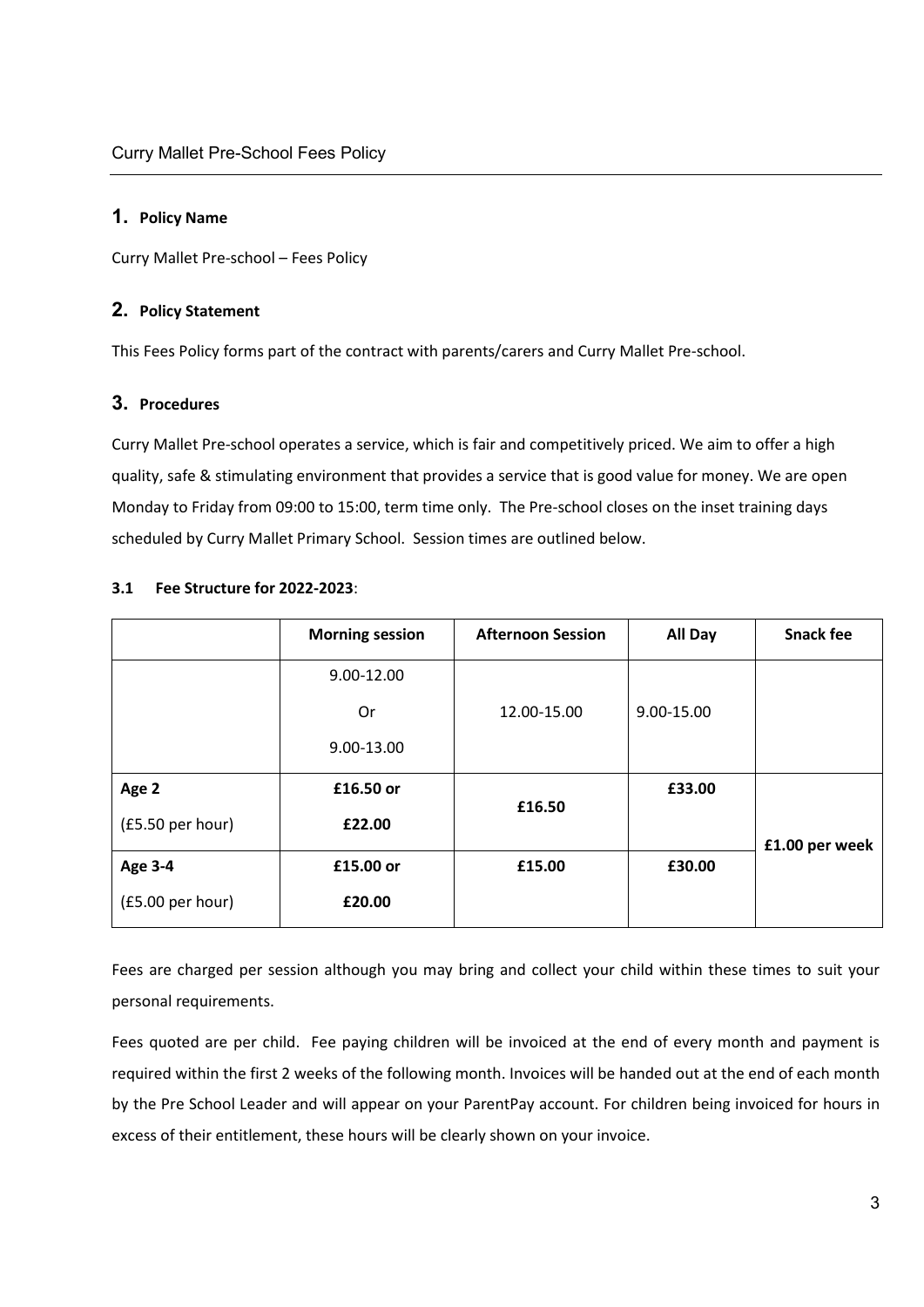Fees can be paid by either ParentPay, BACS, Tax free childcare and a variety of different childcare vouchers. Please speak to the School office for BACS details and information on childcare voucher payments and Tax free childcare.

<span id="page-3-0"></span>Please note: nappies, wipes, creams, sun protection creams/sprays are excluded and must be supplied by the parent / carer.

## **3.2 Early Years Entitlement Funding:**

## **3.2.1 Universal Entitlement:**

The Universal Early Years Entitlement is available to all three and four year olds. Although this is often known as 15 hours of funding a week, this refers to 15 hours a week during school term time, which equates to 570 hours over 38 weeks a year. Children become eligible for the Universal Early Years Entitlement in the funding period **after** their third birthday and remain eligible until the end of the funding period before they start school or until the end of the funding period of their fifth birthday (visit [www.somerset.gov.uk/eye](http://www.somerset.gov.uk/eye) for more information).

| If your child is born between:              | Funding can be claimed from:                              |
|---------------------------------------------|-----------------------------------------------------------|
| $1st$ September – 31 <sup>st</sup> December | January following their third birthday (Autumn<br>Term)   |
| $1st$ January – $31st$ March                | April following their third birthday (Spring Term)        |
| $1st$ April – $31st$ August                 | September following their third birthday<br>(Summer Term) |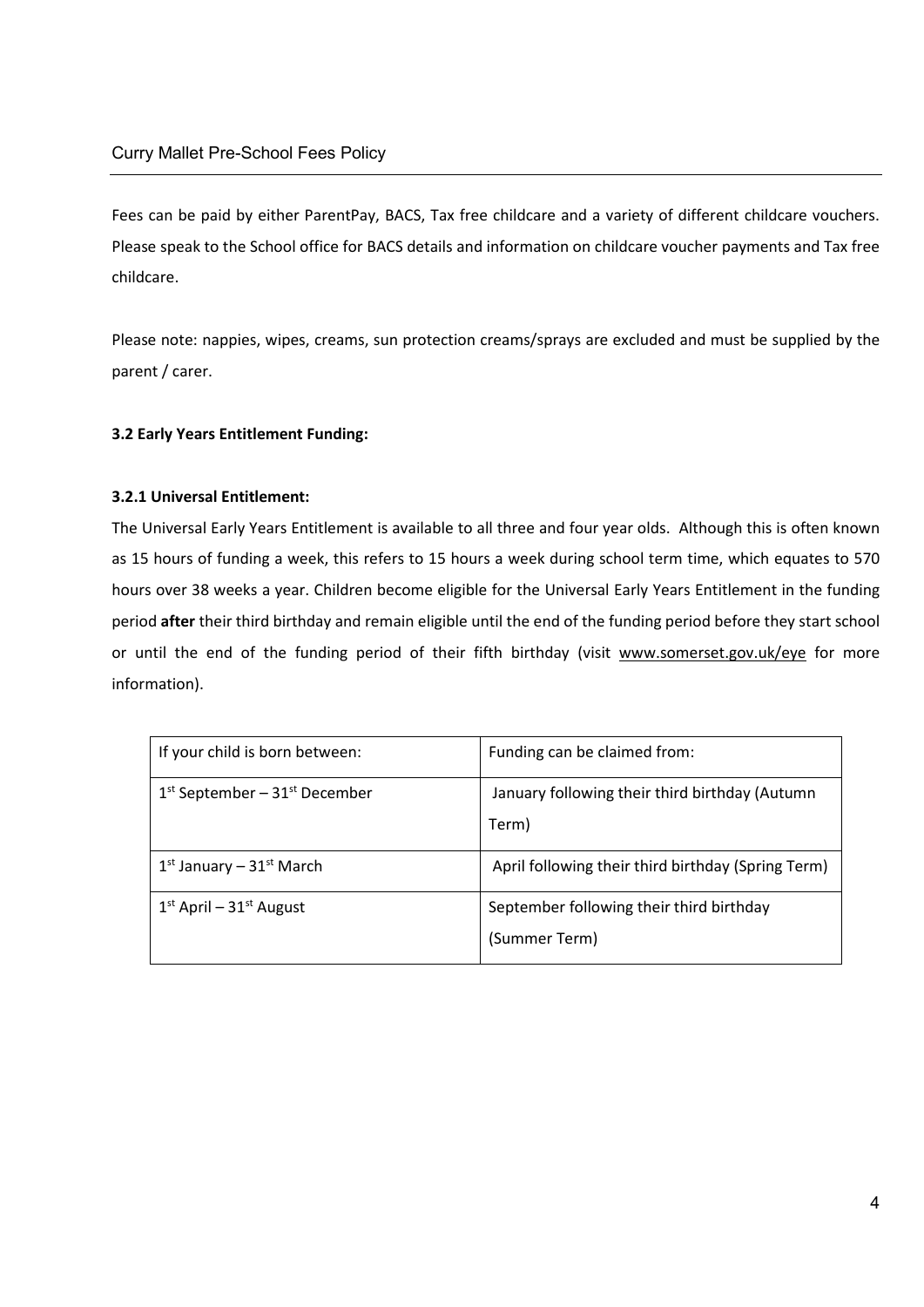#### **3.2.2 The Extended Entitlement**

In addition to the Universal Entitlement, working parents of 3 and 4 year olds can apply for an additional 570 hours per year if they meet the criteria (1140 hours over 38 weeks). This is called The Extended Entitlement. Information on the eligibility criteria and how to apply can be found at [www.somerset.gov.uk/eye30](http://www.somerset.gov.uk/eye30) 

## **3.2.3 Two-Year-Old Funding**

Funding is also available for eligible two year olds who can access 570 hours per year from the funding period after their second birthday, if they meet the criteria. For children who qualify for funding for two year olds, the funding will be available from the date stated on the acceptance letter (this will not be earlier than the first day of the funding period after their second birthday). Parents/carers are asked to provide the nursery with a copy of their acceptance letter.

#### **3.2.4 Examples of how funding can be used:**

Below are some examples of how the Universal Entitlement may be claimed at Curry Mallet Preschool if you are accessing the Universal Entitlement only.

- 2 mornings a week (6 hours)
- 2 days a week (12 hours).
- 3 days a week (18 hours) 3 hours over 15 hours entitlement to be paid at £5 an hour.

Any additional hours that parents/carers choose to access will be charged at the usual rate. The reductions made for the funded entitlement will be clearly shown on your invoice.

#### **3.2.5 How to access the Universal Entitlement**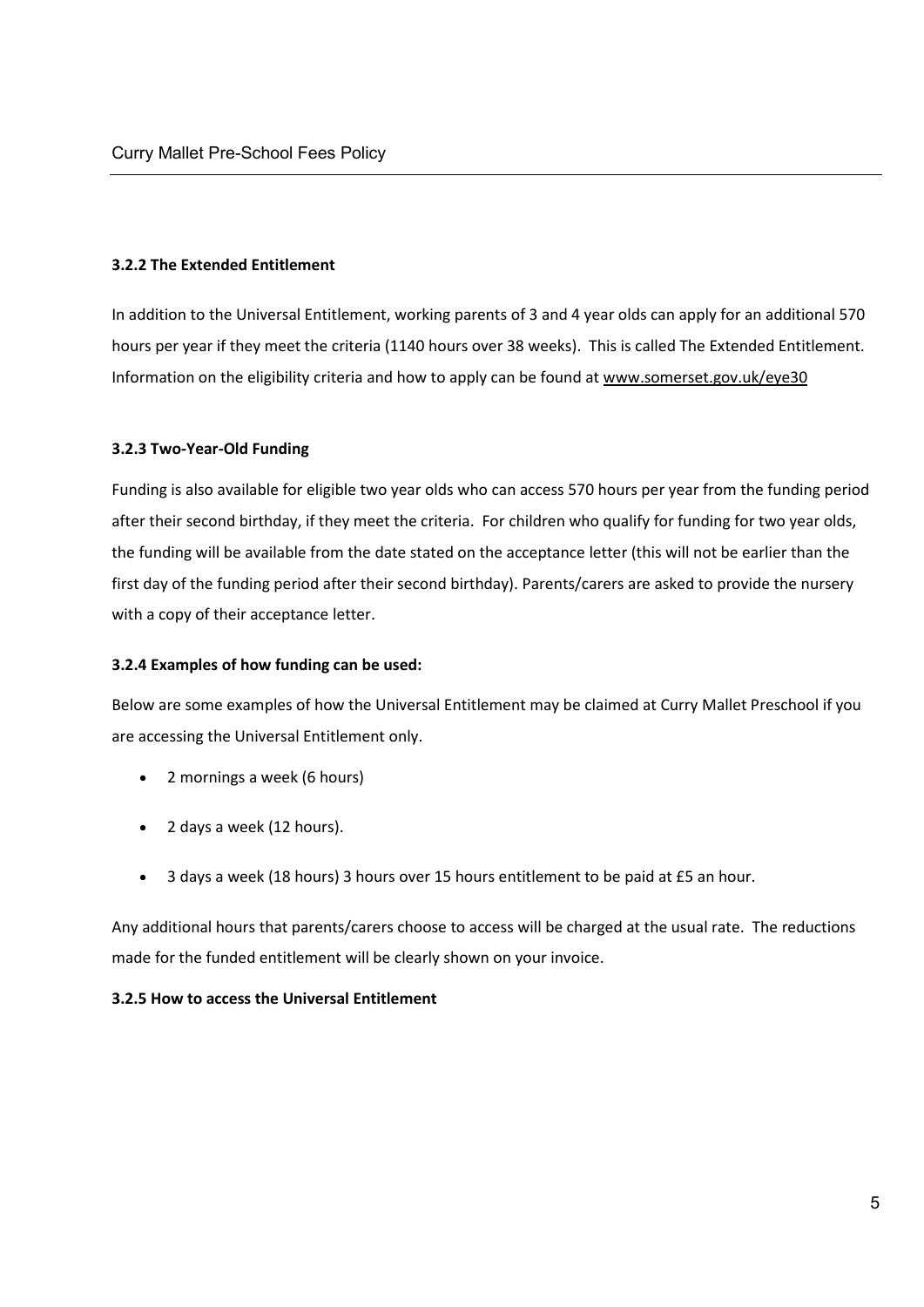Curry Mallet Preschool applies for Early Years Entitlement funding on behalf of the parent/carer. Parents/carers are asked to verify the number of hours being claimed each term by signing a parent declaration form. Somerset County Council identifies when parents/carers are eligible to claim EYE.

To claim the EYE, the following information is required:

- Your child's legal documentation birth certificate or passport
- A completed EYE parent declaration form, which are distributed termly.

If the child's legal documentation is not produced, parents / carers will be unable to claim EYE funding and will be charged the Preschool normal fees.

A new parent declaration form must be completed if the parent/carer changes the hours being claimed.

## **3.2.6 How to access the Extended Entitlement**

To claim the Extended Entitlement parents need to meet the eligibility criteria (information regarding this can be found on the Government website [https://www.gov.uk/apply-30-hours-free-tax-free-childcare \)](https://www.gov.uk/apply-30-hours-free-tax-free-childcare)

The extended entitlement can only be claimed from the funding period following the child's third birthday and with a valid 30 hours code issued by the required date. If a child becomes eligible after the start of a funding period, they will not be able to access an extended entitlement place until the following funding period. Please see the table overleaf which explains when the extended entitlement hours can be used from.

| Child's third birthday falls  | Parent needs to apply, get a code | Once a place is confirmed the   |
|-------------------------------|-----------------------------------|---------------------------------|
| between                       | and present code to childcare     | parent can start to use their   |
|                               | provider before                   | extended entitlement hours from |
| 1 September – $31st$ December | 31 December                       | 1 January (Spring)              |
| 1 January – 31 March          | 31 March                          | 1 April (Summer)                |
| 1 April – 31 August           | 31 August                         | 1 September (Autumn)            |

To claim the Extended Entitlement, the following information is required:

- Child's legal documentation birth certificate or passport
- EYE parent declaration form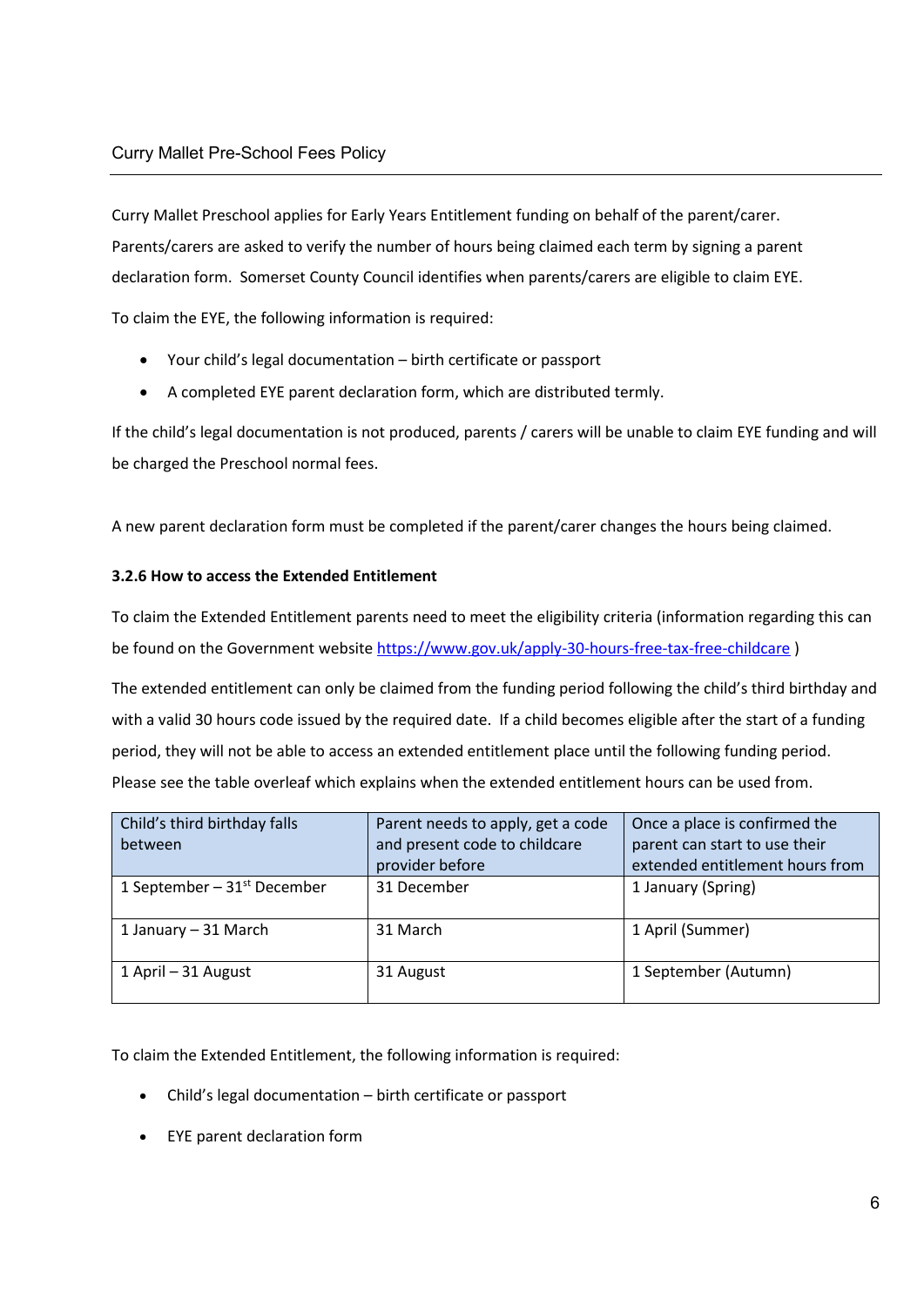- 30-hour Eligibility code from registered parent (from HMRC) to be provided within 4 weeks of starting at the setting.
- Registering parent's National Insurance Number
- Consent form to share National Insurance number with the EYE funding team at Somerset County Council. (If consent to share a National Insurance Number is not given, we would not be able to accept the extended funding for your child and they would only be able to access Universal Entitlement funding)

## **3.2.7 Reconfirmation of eligibility for Extended Entitlement**

It is the parent/carer's responsibility to re-confirm their eligibility for the extended entitlement every three months using their online childcare service account. In most cases, parents will keep the same eligibility code.

If parents/carers are no longer eligible, or fail to successfully re-confirm, the child will be able to receive the extended entitlement funding for a short grace period, as long as the provider has already claimed the extended entitlement.

## **3.2.8 Grace periods for extended entitlement**

If your circumstances change and you are no longer eligible for the Extended Entitlement, the government has introduced a 'grace period' to enable parents to retain their childcare place for a short period should they become ineligible for the extended entitlement. This allows continuity for the child and gives the parent/carer some time to regain employment. A child will enter 'the grace period' when the child's parents cease to meet the eligibility criteria to receive the extended entitlement. Somerset County Council will notify providers when a parent falls out of eligibility and inform them of the grace period end date. The table below shows the grace period end dates:

| Date Parent receives ineligible<br>decision on reconfirmation: | <b>Grace Period End date:</b> |
|----------------------------------------------------------------|-------------------------------|
| 1 January - 10 February                                        | 31 March                      |
| 11 February - 31 March                                         | 31 August                     |
| 1 April - 26 May                                               | 31 August                     |
| $27$ May $-31$ August                                          | 31 December                   |
| 1 September - 21 October                                       | 31 December                   |
| 22 October - 31 December                                       | 31 March                      |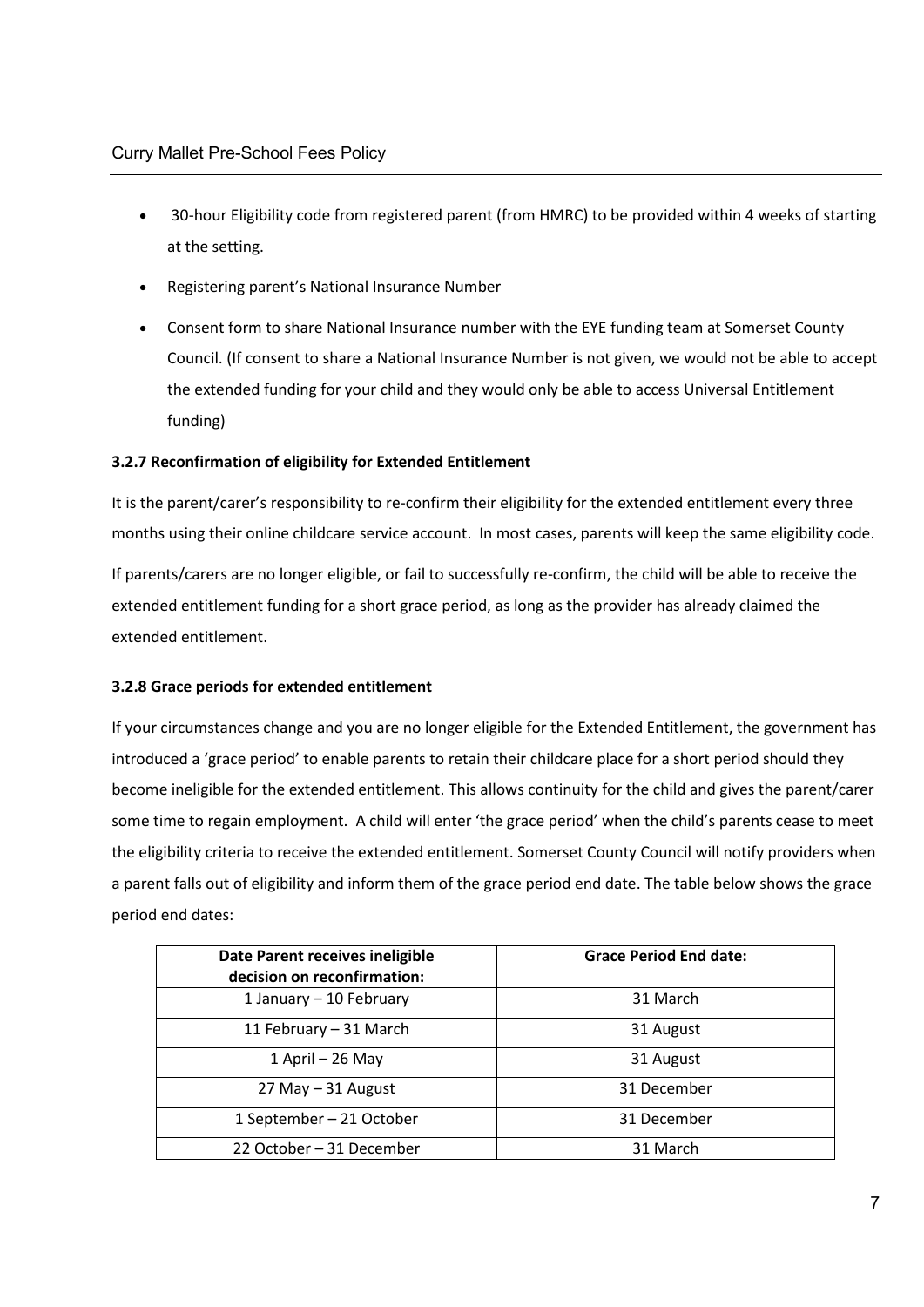Parents/carers will be responsible for paying any hours that cannot be claimed if they fall out of the grace period and do not give sufficient notice about changing their child's hours.

## **3.2.9 How to access the 2-year-old funding**

Parents must apply for 2-year-old funding, which is means tested. A form can be obtained from the School Office Manager.

To claim the funding for 2 year olds, the following information is required:

- Your child's legal documentation birth certificate or passport
- A signed EYE parent declaration form
- The Preschool will need to see the letter received from the funding team at Somerset County Council held by the parent/carer, which states that their child is eligible for 2-year-old funding.

If the child's legal documentation is not produced within 4 weeks, parents / carers will be unable to claim EYE funding and will be charged the Preschool's normal fees.

## <span id="page-7-0"></span>**3.3 Meals, snacks and drinks**

We provide a healthy snack every day. There is a £1.00 per week charge to parents towards snacks. Fresh drinking water is always available and accessible. The School Office Manager orders milk for all our under 5's via Coolmilk (189ml a day) your child will have access to milk every day they are in.

## **3.4 When do charges apply?**

There is no charge for bank holidays or for planned Preschool closures such as inset days.

## **3.4.1 Children's absence and sickness**

Fees are payable in full for all periods of children's absences and sickness.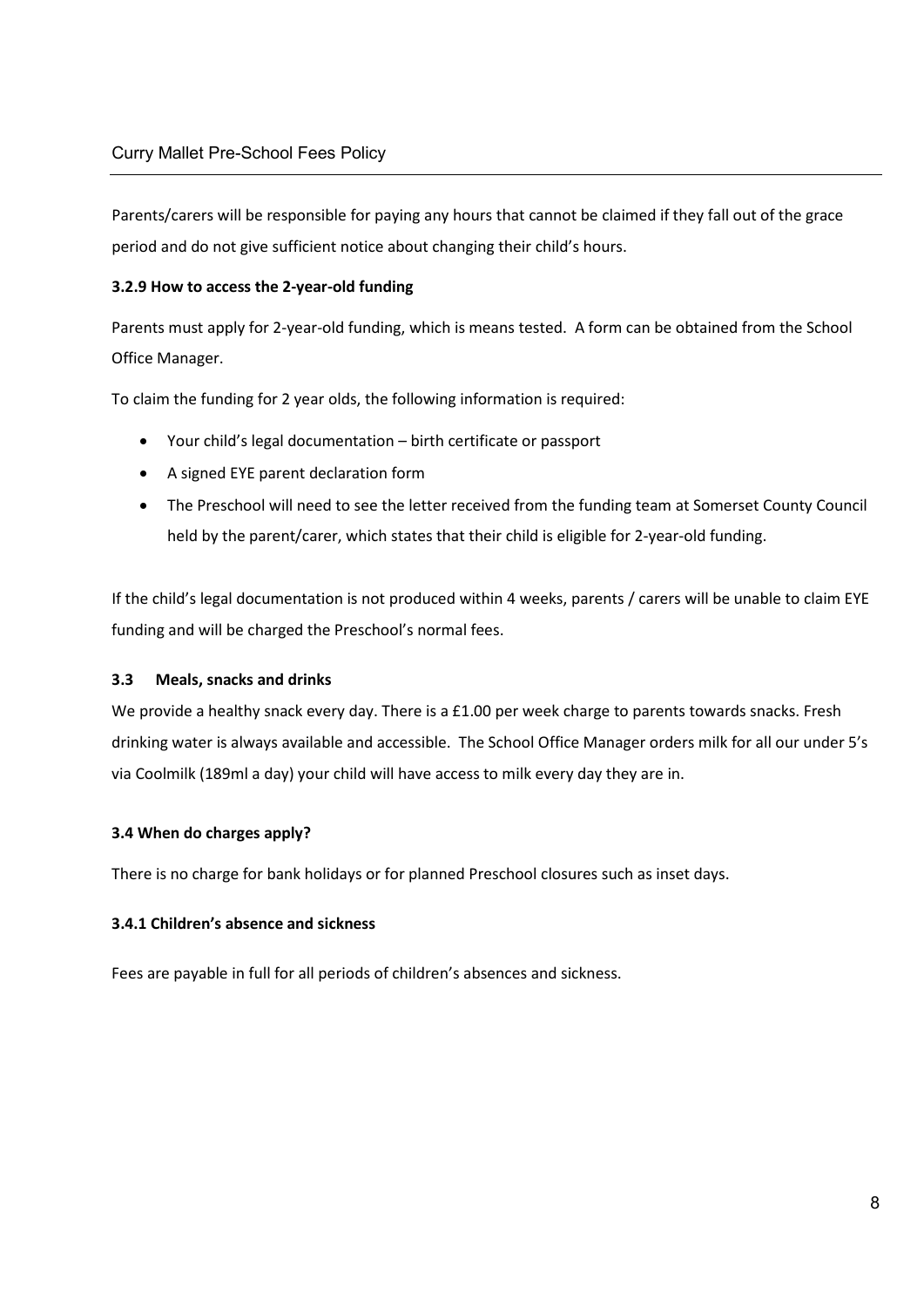Following the advice provided by Public Health England's Guidance on Health Protection in Schools and other Childcare Facilities, any child who has, or develops, an infectious illness must be kept at home in order to prevent the spread of illness. Please refer to our 'Sickness and Illness Policy' and 'Covid-19 Return Strategy' for details outlining incubation periods for which your child must not attend Preschool to protect the health and wellbeing of the other children and staff. Fees are payable at the full rate during periods of sickness absence from the Preschool. In the event of a long-term illness, individual circumstances will be considered on a case-by-case basis.

#### **3.4.2 Emergency closure**

There are certain rare events that could result in Curry Mallet Preschool having to close for a limited time. We aim to rectify the closure as soon as possible and keep all parents/carers informed of the situation. In the event of bad weather such as heavy snowfall that would make it hazardous for both staff and parents/carers to travel, the premises will be closed for health and safety reasons. The Headteacher will consider whether the Preschool is safe for children and staff to attend. The Preschool Leader will inform parent /carers at the earliest opportunity. In the event of an emergency closure, no fees will apply. Parents/carers will be informed at the end of each day about the situation and the likelihood of opening on the following day.

If the preschool is open but it is parental choice not to access the setting, fees still apply.

#### **3.4.3 Covid-19 closures**

In the event that a child is unable to attend preschool because they are required to self-isolate because they are displaying symptoms of Covid-19, or a member of their household or a close contact is displaying symptoms, they must follow the government advice and remain at home. Fees are payable in full for all periods of children's absences and sickness – see 3.5.1.

In the event that someone in the Preschool tests positive for Covid-19 and the bubble is required to isolate and stay at home following government guidance, fees are payable in full for all periods of children's absences and sickness. Parents/carers will be informed of the closure via email, Family and via telephone. The Preschool team will send home activities for children to complete at home.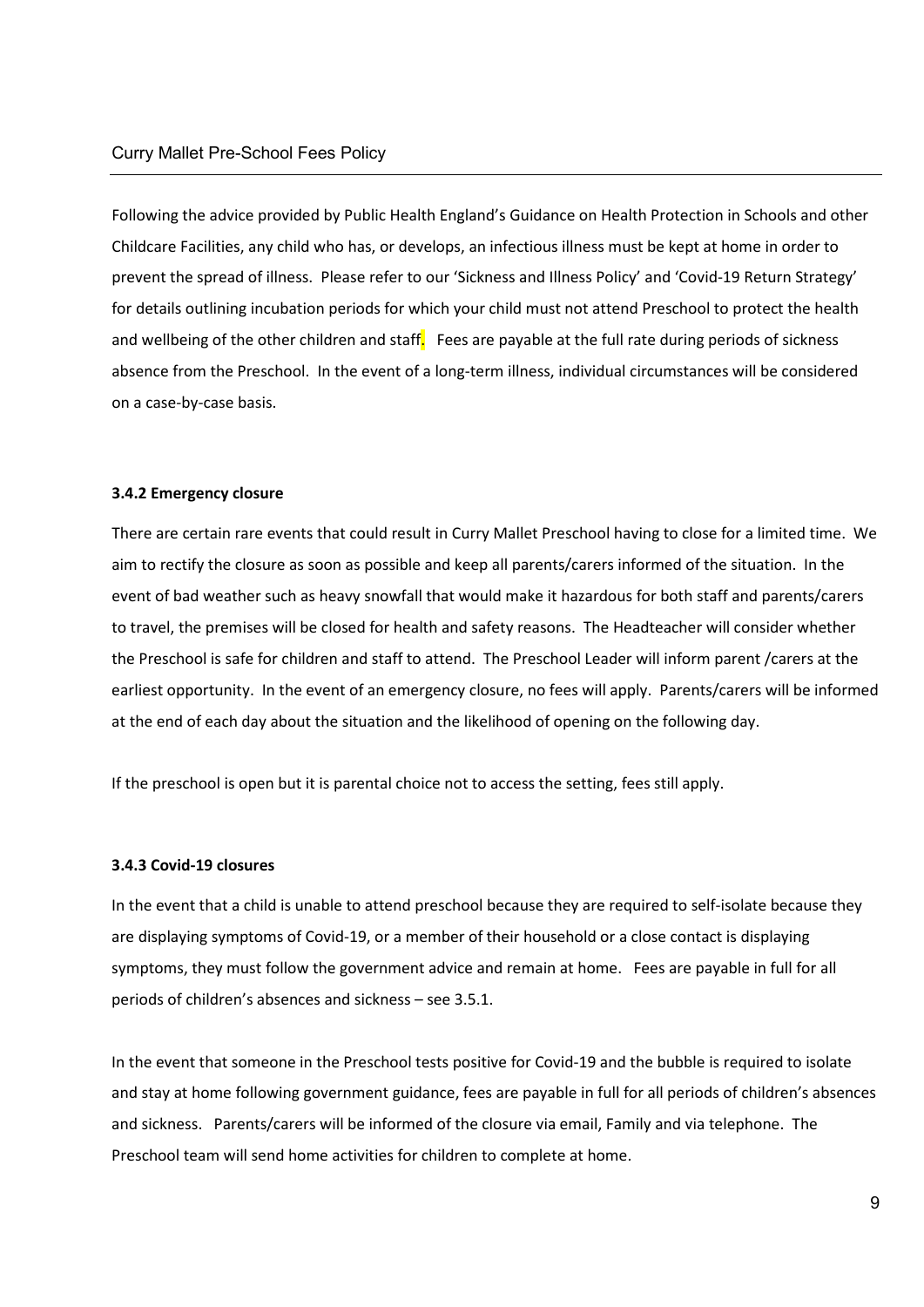In the event of a government enforced closure, similar to that of March 2020, parents will not be charged for hours that their child is unable to access the Preschool due to the closure. Where possible, emergency opening hours will be in operation. Emergency opening hours will be determined in line with Government legislation and guidance and the Curry Mallet Covid-19 Return Strategy at that time. Places will be limited and will be offered to vulnerable children and children of keyworkers critical to the Covid-19 response in the first instance. Early Years Entitlement and Two-Year-Old Funding will be managed in line with Government guidance. Parents will be informed of closure via email or Family and the Preschool team will send home activities suggestions/ideas for children to complete at home.

## **3.4.4 Additional charges**

We reserve the right to charge for specific additional services if appropriate (photographs, some external visits etc.). All additional services are optional and charges apply to EYE and fee-paying families. You can choose to withdraw your child from these activities if you so wish.

## <span id="page-9-0"></span>**3.5 When is payment due?**

Fee paying children will be invoiced at the end of every month and payment is required within the first 2 weeks of the following month.

#### <span id="page-9-1"></span>**3.6 How can I pay?**

Our preferred payment method is via ParentPay, which is a cashless online payment system used by School and Preschool. On registration parents will receive an activation letter with a code, inviting them to activate an online ParentPay account. You can also pay by BACS, cash or cheque. Payment details are included on each invoice.

We also accept most Childcare Vouchers (see below). Please make separate payments for each child and **quote your child's surname on all online payments**.

#### <span id="page-9-2"></span>**3.7 Childcare Vouchers**

Curry Mallet Preschool accepts most Childcare Vouchers provided through parent's/carers' employers. Please discuss this with the School Office Manager.

#### **3.8 Tax free childcare**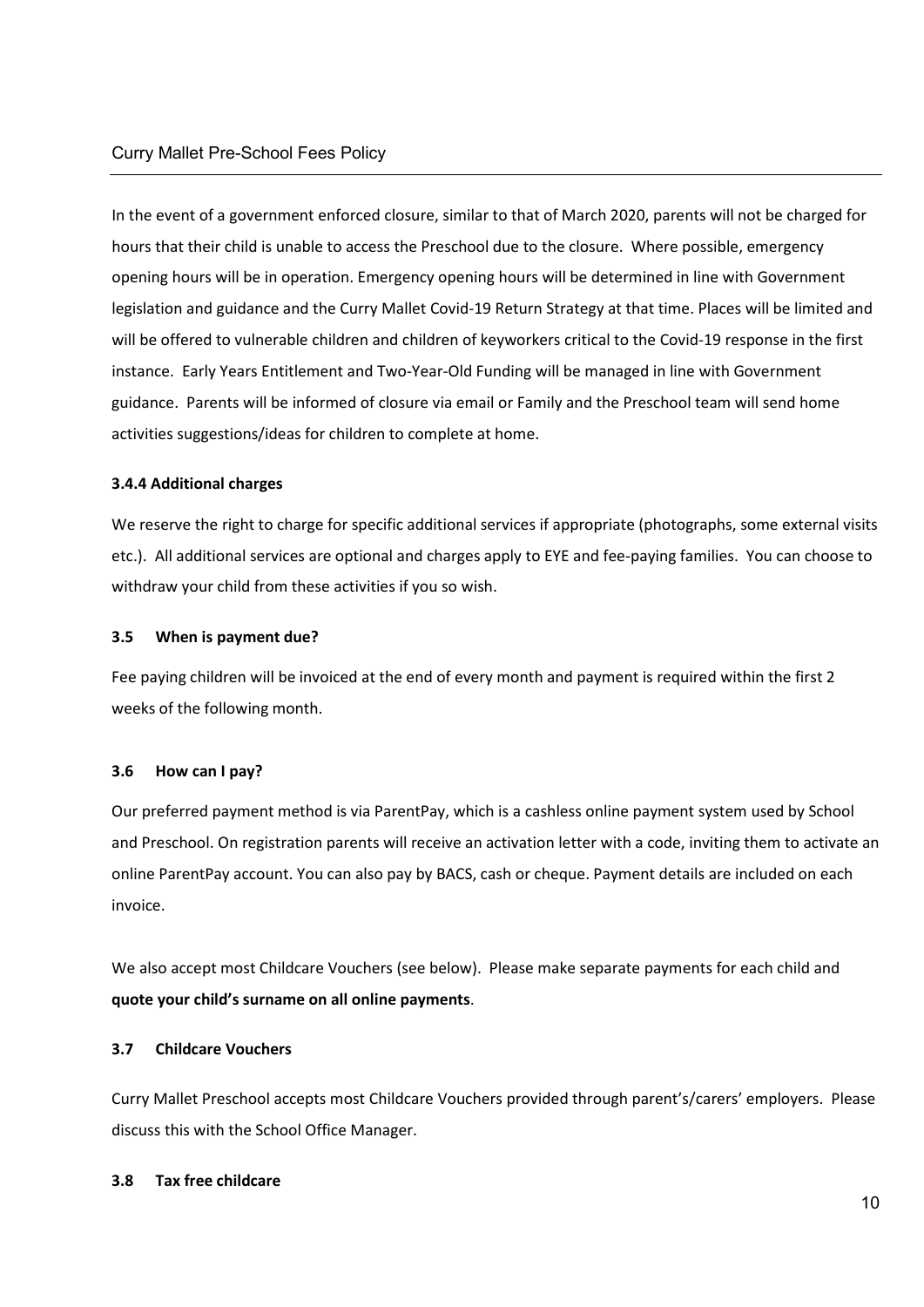If you're a working parent with children under 12, you can open an online account to pay for registered childcare. The government will top-up the money you pay into the account. For every £8 you pay in, the government will add an extra £2. You can receive up to £2,000 per child per year. Further information can be found at <https://www.childcarechoices.gov.uk/>

## <span id="page-10-1"></span><span id="page-10-0"></span>**3.9 Late collection charges**

Curry Mallet Preschool must ensure that we adhere to legal requirements on staff to child ratios and must have at least two members of staff on the premises at all time. Late collection has a significant impact on ensuring the correct legal adults to child ratios are maintained and on staff costs. Late collection fee of £10 for additional 15 minutes (if consistently late without prior notice), £20 for subsequent 15 minutes, or at our discretion.

## <span id="page-10-2"></span>**3.10 Late payment**

If you are experiencing difficulty meeting the fees, we encourage you to discuss the matter with the Preschool Leader/ Headteacher as soon as possible.

If payment is not received in full as outlined above, this is deemed as a late payment. A late payment charge of £5 a day will be made for each day until payment is received. This applies to any Childcare Voucher payments also.

The following procedures will be followed:

- 0. A date is set for payment on the invoice
- 1. The Preschool Leader will check payments against invoices on the date they are due
- 2. All parents/carers who have not paid will be contacted by phone to remind them about the payment date and expectations of when the payment is due.
- 3. If payment is not received by the agreed date, the Preschool will follow the non-payment of fees procedure.

## <span id="page-10-3"></span>**3.11 Non-payment of fees**

In the event of non-payment of fees, the following procedure will be followed.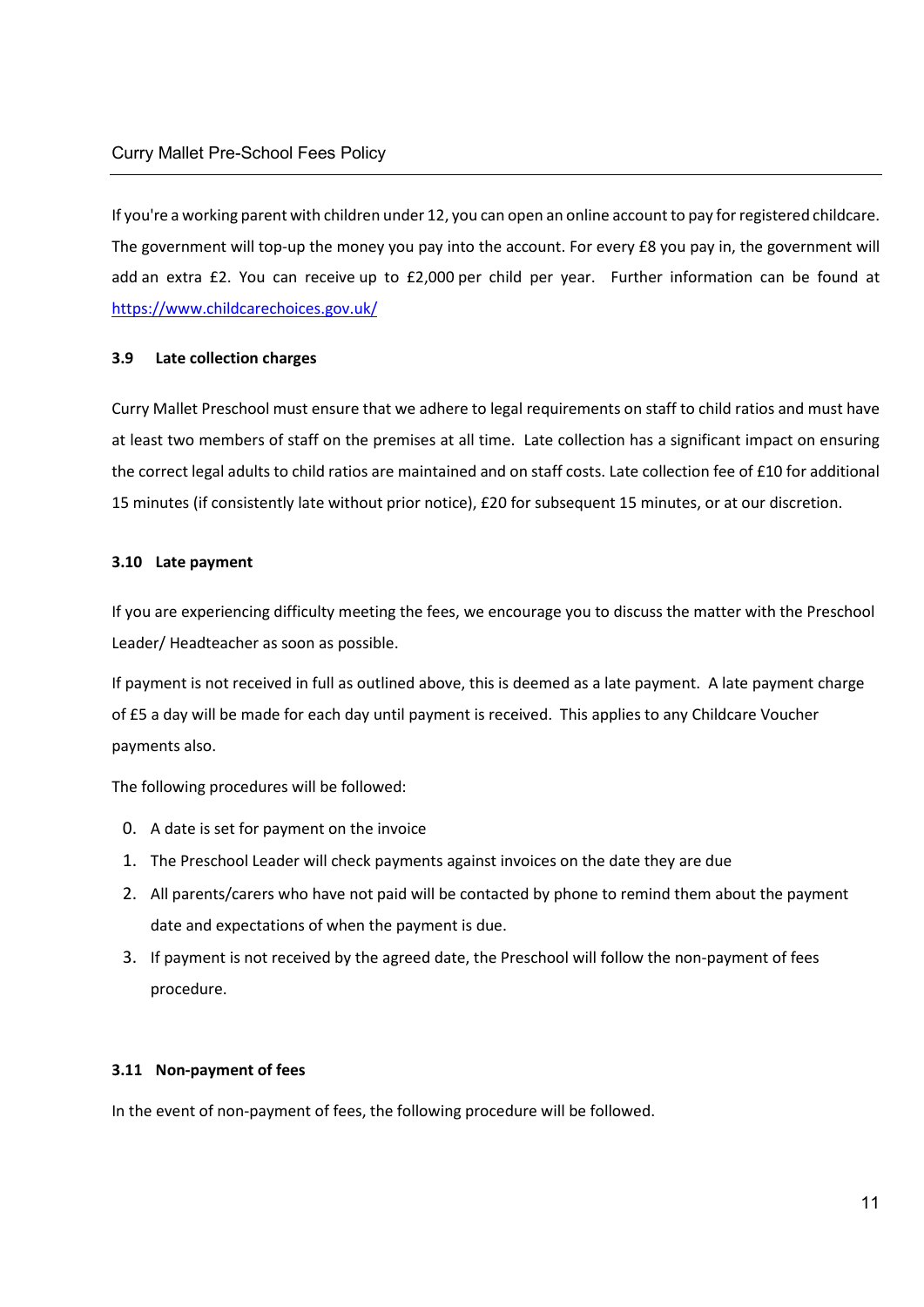A meeting will be arranged to discuss the situation and a debt repayment plan put in place. If a resolution cannot be agreed or the conditions of the plan are not met, the child's place will be withdrawn and the place will become available to other children.

Curry Mallet Preschool reserves the right to terminate a contract in the event of non-payment of fees.

## <span id="page-11-0"></span>**3.12 Debt collection procedure**

We unfortunately need to cover the risk to the Preschool of parents/carers not paying for a pre-booked space, their invoice in full or their notice period. Whilst every effort will be made to recover late and outstanding fees amicably, we do need to cover the risk of non-payment and as such: - we will if required hand over your nonpayment to an outside debt recovery specialist.

## <span id="page-11-1"></span>**3.13 Changing my child's sessions**

You can book extra sessions, if available by calling or emailing the Preschool Leader.

To reduce your child's agreed sessions, a half terms notice in writing is required (5-7 weeks depending on the length of the half term).

#### <span id="page-11-2"></span>**3.14 Parents/carers terminating a child's place**

A half terms (5-7 weeks depending on the length of the term) notice in writing is required to terminate the contract. Written notice should be given to the Preschool Leader. If written notice is not received, 5-7 weeks' fees will be charged and EYE for the 5 –7 weeks will be claimed (depending on the length of the half term).

#### <span id="page-11-3"></span>**3.15 Nursery terminating a child's place**

Curry Mallet Preschool reserves the right to terminate a child's place with immediate effect if a parent/carer displays abusive, threatening or otherwise inappropriate behaviour. In all other circumstances, a half terms (5 – 7 weeks) notice in writing will be given.

#### <span id="page-11-4"></span>**3.16 Review of the fees policy**

Curry Mallet Preschool will review the Fees Policy annually and parents/carers will be given at least 1 months' notice of any changes by letter via both email and hard copy.

#### <span id="page-11-5"></span>**3.17 Data protection**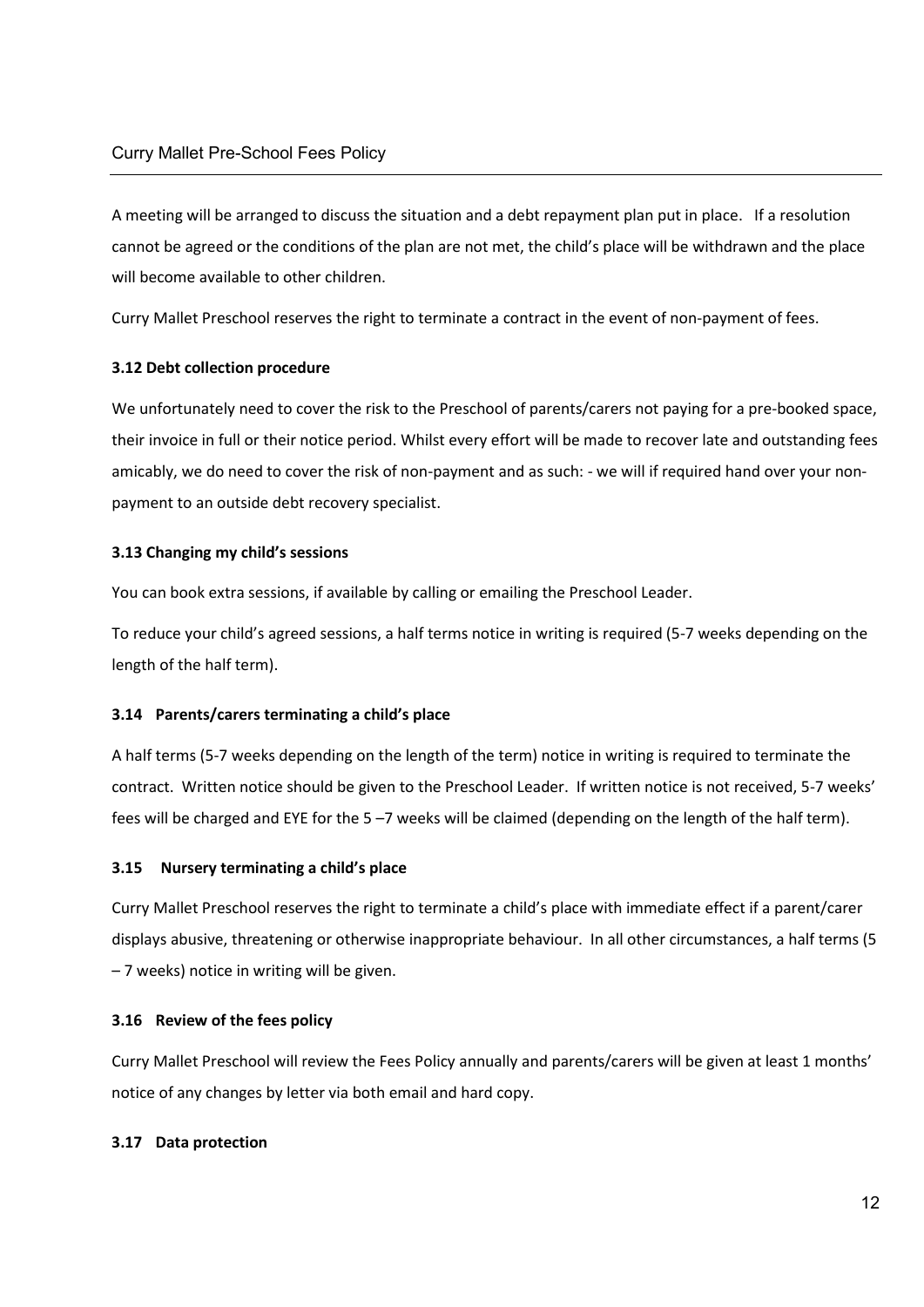## Registered with ICO under Data Protection Act 1998

#### **4. Related Policies & Procedures**

- Admission policy
- Parent partnership
- Parent contract
- Uncollected child policy
- Sickness policy
- Emergency closure policy
- Inclusion and equality policy
- Health and Safety Policy
- Prospectus
- Curry Mallet Primary School Covid Return Strategy

#### **5. Further Reading**

Statutory Framework for the Early Years Foundation Stage March 2021

Somerset Code of Practice for the Provision of the Early Years Entitlement (October 2016)

Somerset Local Provider Agreement

Early education and Childcare Operational Guidance.

SEND Code of Practice

Children Act 2004

Childcare Act 2006

Disability Discrimination Act 1995 and the 2005 amendments.

**Curry Mallet Pre-school**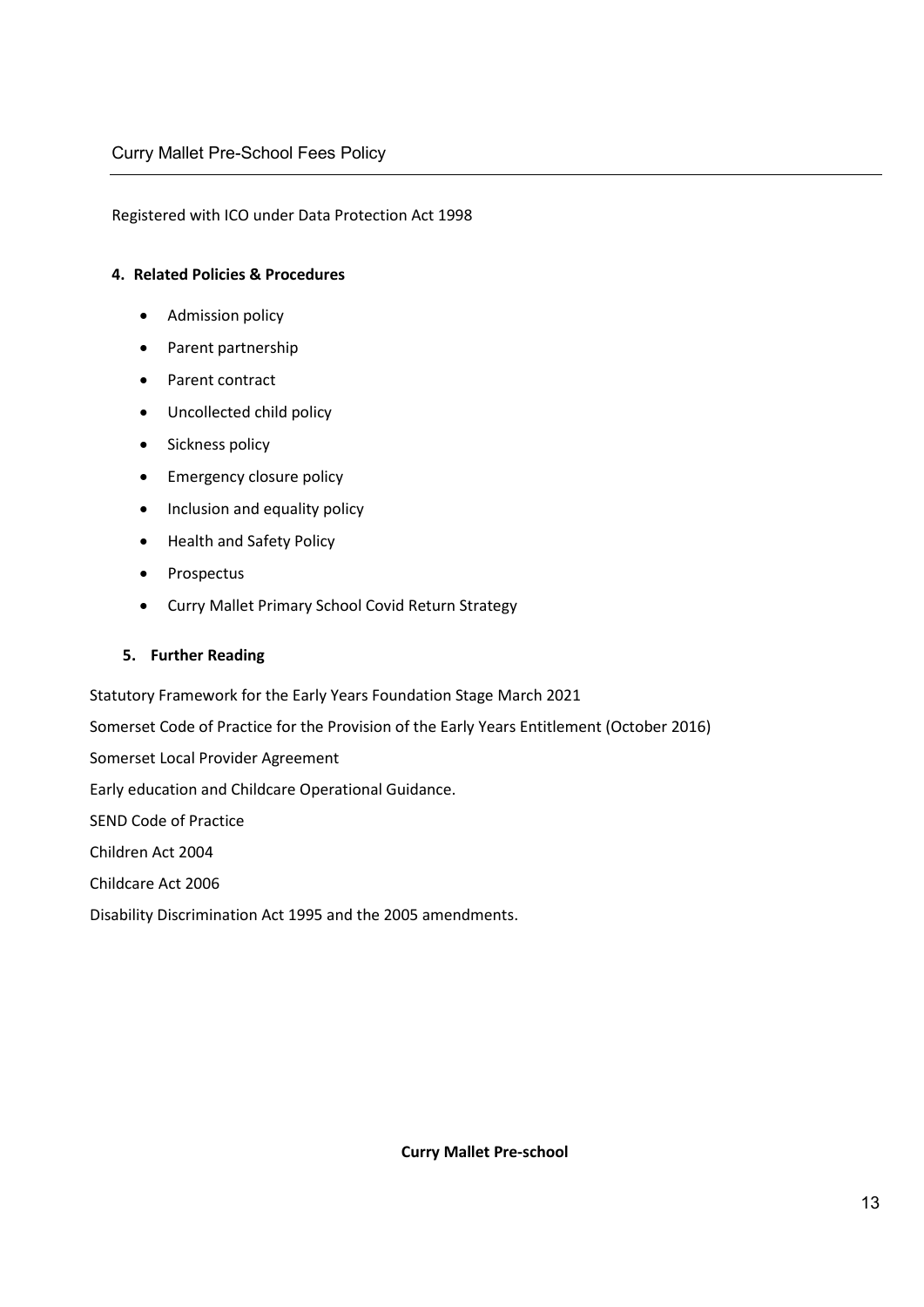## Curry Mallet Pre-School Fees Policy

## **Fees Policy – Parental Agreement 2021-2022**

**Child's name** <br> **Parents Name** 

I agree to Curry Mallet Pre-school Fees Policy.

I have been given a copy of Curry Mallet Pre-school Fees policy.

Parent's signature extending the state of the state of the state of the state of the state of the state of the state of the state of the state of the state of the state of the state of the state of the state of the state o

 $Date$   $\Box$ 

I am aware that if I do not produce my child's birth certificate **within 2 weeks** of start date, I will be charged at the Curry Mallet Pre-school hourly rate for the child's attendance within those **2 weeks**

Parent's signature \_\_\_\_\_\_\_\_\_\_\_\_\_\_\_\_\_\_\_\_\_\_\_\_\_\_\_\_\_\_\_\_\_\_\_\_\_\_\_\_\_\_\_\_\_

Date \_\_\_\_\_\_\_\_\_\_\_\_\_\_\_\_\_\_\_\_\_\_\_\_\_\_\_\_

## **Additional Charges**

I am aware of the additional charges/services and agree to be invoiced for the additional charges/services as detailed within the Curry Mallet Pre-school fees policy/contractual agreement.

Sign \_\_\_\_\_\_\_\_\_\_\_\_\_\_\_\_\_\_\_\_\_\_\_\_\_\_\_ Name \_\_\_\_\_\_\_\_\_\_\_\_\_\_\_\_\_\_\_\_\_\_\_\_\_\_\_\_

Date\_\_\_\_\_\_\_\_\_\_\_\_\_\_\_\_\_\_\_\_\_\_\_\_\_\_\_\_\_\_\_\_\_\_\_\_\_\_\_\_\_\_\_\_\_